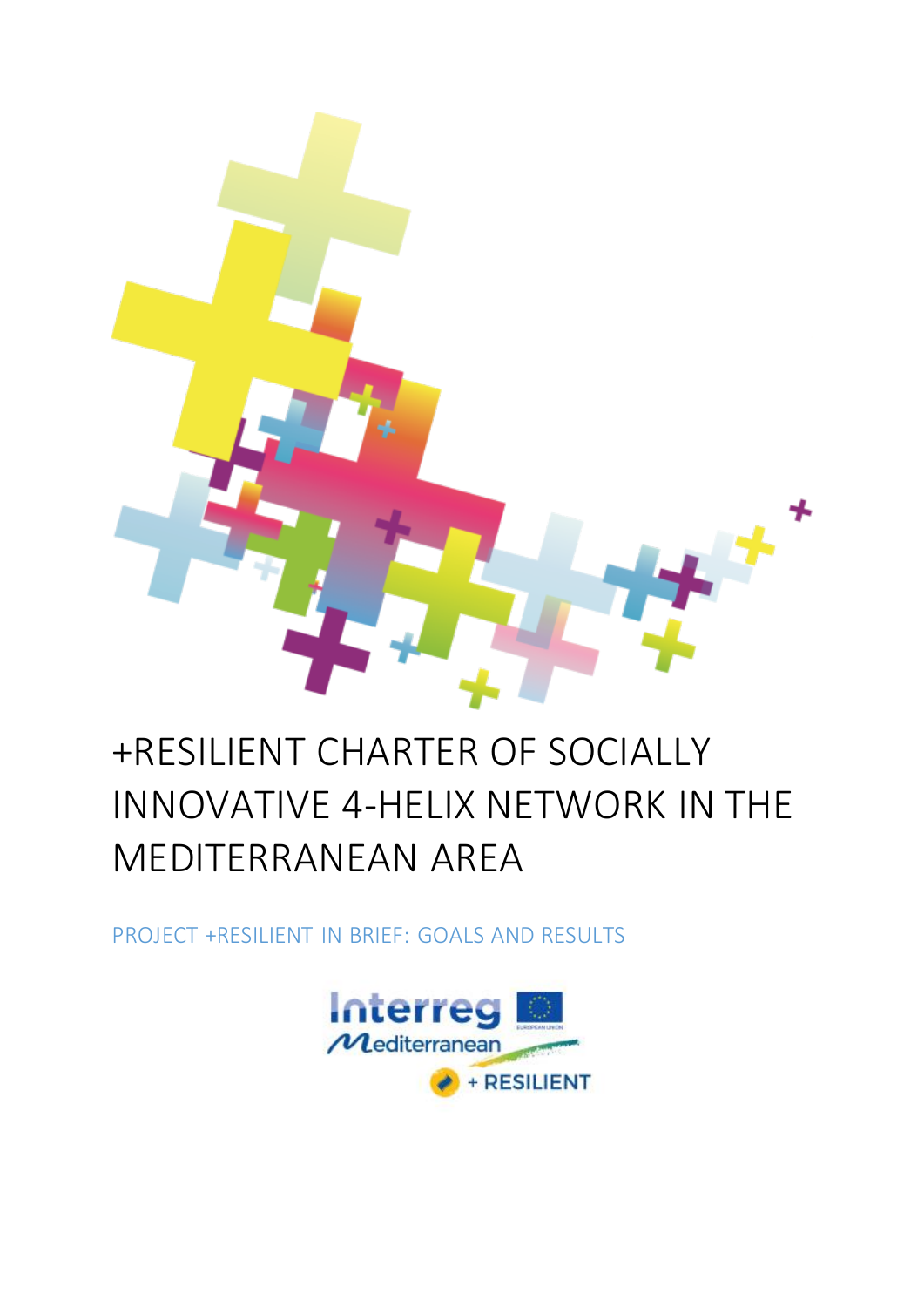Project co-financed by the European Regional Development Fund

A 4-helix partnership of seven MED countries (Italy, France, Spain, Portugal, Slovenia, Croatia, Greece) has joined forces to tackle the **need for innovation** conducive to an increased sociallyresponsive competitiveness of local ecosystems. All to the aim of stimulating **competences** and find solutions to answer to **unmet social needs**, especially for companies operating in the social economy and test bottom-up approaches to social innovation.

#### *+RESILIENT stands for Mediterranean Open Resources for Social Innovation of Socially Responsive Enterprises*

Its assumption was to kick-start a process of policy change at regional level in the involved areas resulting in the **integration of successful elements of social innovation into Cohesion policy**, and to create and testtools, methods and solutions that can be used by territorial actors to respond to growing diversified and unmet social needs. The starting point has been the definition of local ecosystems that form **"Clusters with High Social Vocation and Responsiveness" (SVRC)**. Such clusters, more often than not, are emerging networks that use **technology**, open data, **participative** models with social relevance and impact to reinforce **socially-responsive value chains** addressing emerging social needs linked to demographic change, new forms of exclusion, digitalization and other global dynamics that characterize the different involved areas.

In four years of joint work, partners have developed and tested different tools/methods to promote Social innovation in three scenarios:

- 1. Delivery of **public innovative services** for new societal needs;
- 2. **Support** to Social Vocation & Responsive SME's;
- 3. **Capacity building** of social enterprises and social innovation.

## PROJECT'S GOLDEN PRINCIPLES

Project partners recognised the following principles:

- 1. **New common knowledge, practices and capacity building** on social economy, social innovation and social digital innovation;
- 2. **Solidarity, social cohesion and social justice;**
- 3. **Participative approach**, i.e. collaboration, partnership and networking of multiple stakeholders in the regions enable the consideration of social challenges from different perspectives, facilitate the recognition of social innovation, contribute to sustainability of actions;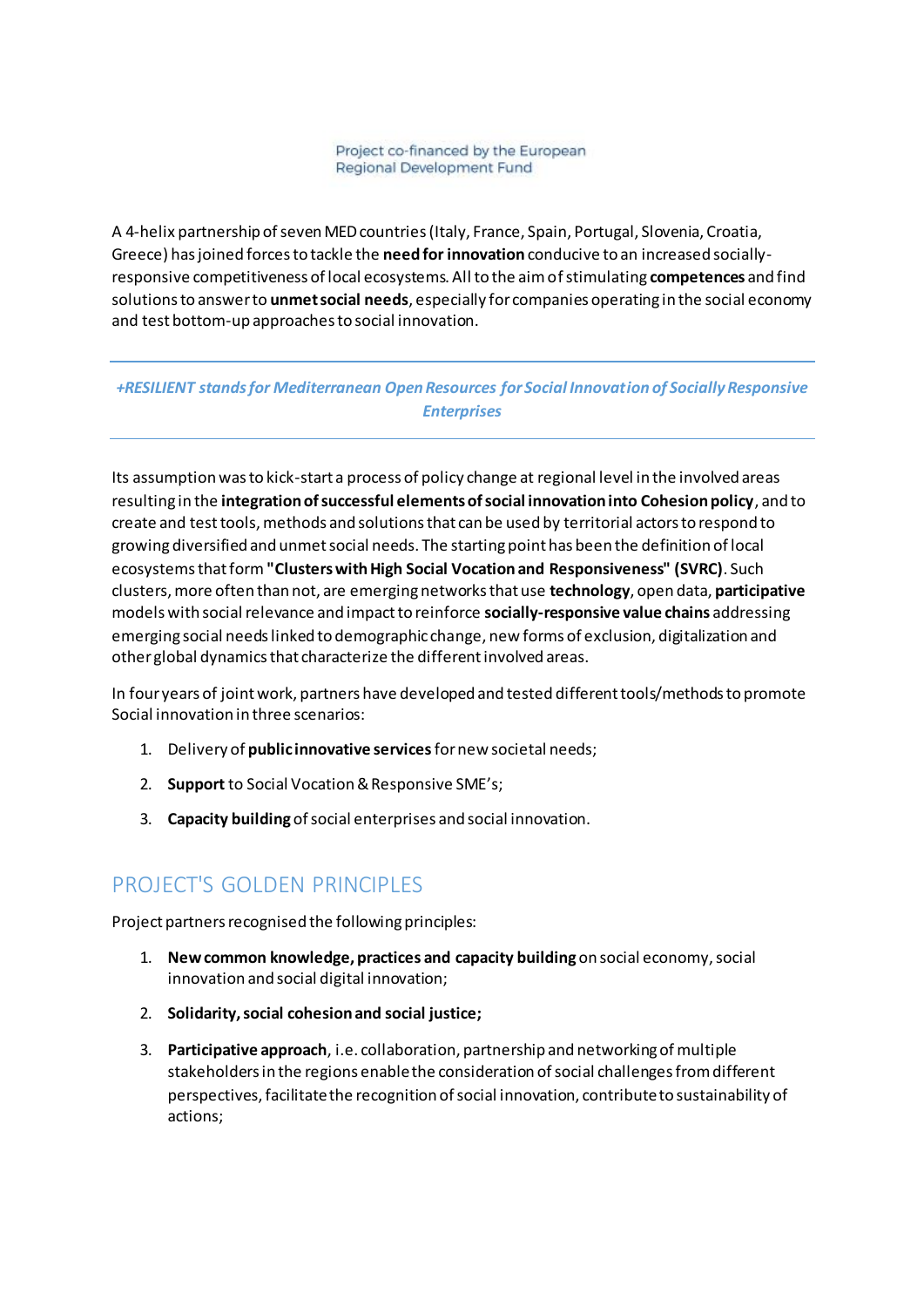- 4. **4-helix cooperation** i.e. collaboration between public authorities (local/regional/national/EU), private sector, educational sector (universities and research) and the civil society to boost social innovation practices;
- 5. **Networking in clusters with high social vocation and responsiveness –SVRC;**
- 6. **Transnational networking**, i.e. co-creation of common tools/methods and solutions to tackle common social challenges through social innovation and social entrepreneurship at MED level;
- 7. **Social impact assessment**, i.e. monitoring and evaluation of impacts of social innovation;
- 8. **Digital innovation in social innovation process.**

## THE GREAT POTENTIAL OF SOCIAL INNOVATION

Social innovation in the +RESILIENT project is considered in its larger dimension as a means to **promote welfare and social, economic, environmental, and cultural development**. The approach is based on the principles of solidarity, social cohesion and social justice.

*Social innovation is the process of developing and implementing effective solutions for resolving social and environmental challenges, in support of social progress*

Social innovation can be developed in a local, regional, national or global context. There are different approaches to social innovation. It could start from a social need that has not been addressed by public institutions or markets. These **innovations are mostly related to disadvantaged people**. The second approach is related to development of innovations aimed at creating **positive social, economic and/or environmental changes**. The third approach results with **systematic changes** and induce social impact. Project partners and stakeholders have recognized the main challenges, which restrain the development of social innovation and social entrepreneurship at the local, regional and national level.

They recognized a **conceptual confusion** and misunderstandings regarding the concepts of social economy, social innovation, social entrepreneurship and social innovation. The **fragmentation of the institutional and legal framework** for social enterprises and the limited coherence of the support frameworks create inconsistent operating environments for social enterprises. Their capacity to thrive is also restrained by **bureaucratic barriers**, limited access to finance as well as to public and private markets, while **impact measurement** has not yet become common practice despite preliminary public and private efforts.

The partners mostly agree on the need for **raising awareness, capacity building and networking** of public institutions, private sectors, educational institutions and civil society in order to foster social innovation. At the MED level, the partners and stakeholders have recognized differences among countries regarding the conceptual and legislative framework, cultural, political and historical background. They confirmed the need to **facilitate the access to finance and markets** including the digital single market, foster cooperation and cross-border activities, more cooperation and networking.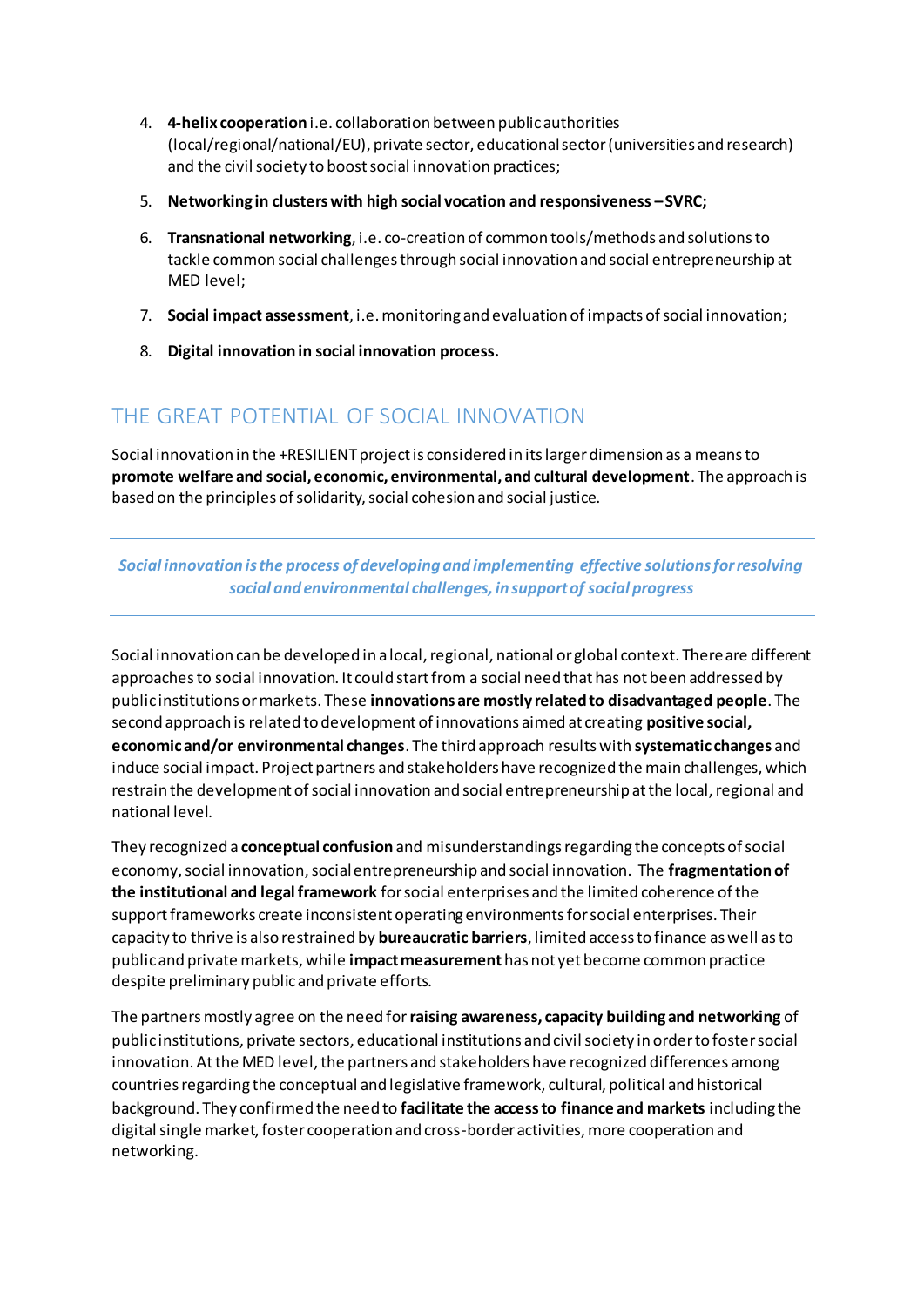## 4-HELIX STAKEHOLDERS COMMITMENTS IN PROMOTING AND CAPITALIZING PROJECT'S RESULTS IN THE MEDITERRANEAN **COUNTRIES**

## **Public authorities**

#### **Public authorities (local/regional/national/EU) are committed to:**

- **Capitalizing and Integrating** the +Resilient project results (tools, knowledge, findings and methodologies) in the public policy agendas, documents, programmes and practices;
- Developing public supporting **mechanisms for social enterprises** on local/regional and national level;
- Creating and implement **innovative public services**for new societal needs;
- Providing the **infrastructure** that could enable networks and connections among territorial actors involved in social innovation;
- Supporting the **Social Vocation & Responsive SMEs**;
- Be the **role models** and share good practices on social innovation at national and transnational level;
- Facilitating the **participation of relevant stakeholders** on spreading social innovation practices;
- Promoting the +RESILIENT platform in order to foster the **knowledge exchange and cooperation** on MED level.

### **Private sector**

**Private sector is committed to:**

- Promoting the +Resilient project results, **raise awarenes**s and share knowledge on social innovation;
- Being **socially responsible investors**that support capitalisation of the +Resilient project results;
- Using the **training materials** developed during the life time of the project available on +RESILIENT **[OpenSocialCluster.eu](https://opensocialclusters.eu/)** web platform to develop their own capacities;
- Supporting and **investing in social innovation projects**;
- Incorporating the **values and principles** of SVRCs into their business practice;
- Developing **transnational cooperation** through the platform;
- Starting **social entrepreneurial ventures** as part of their business.